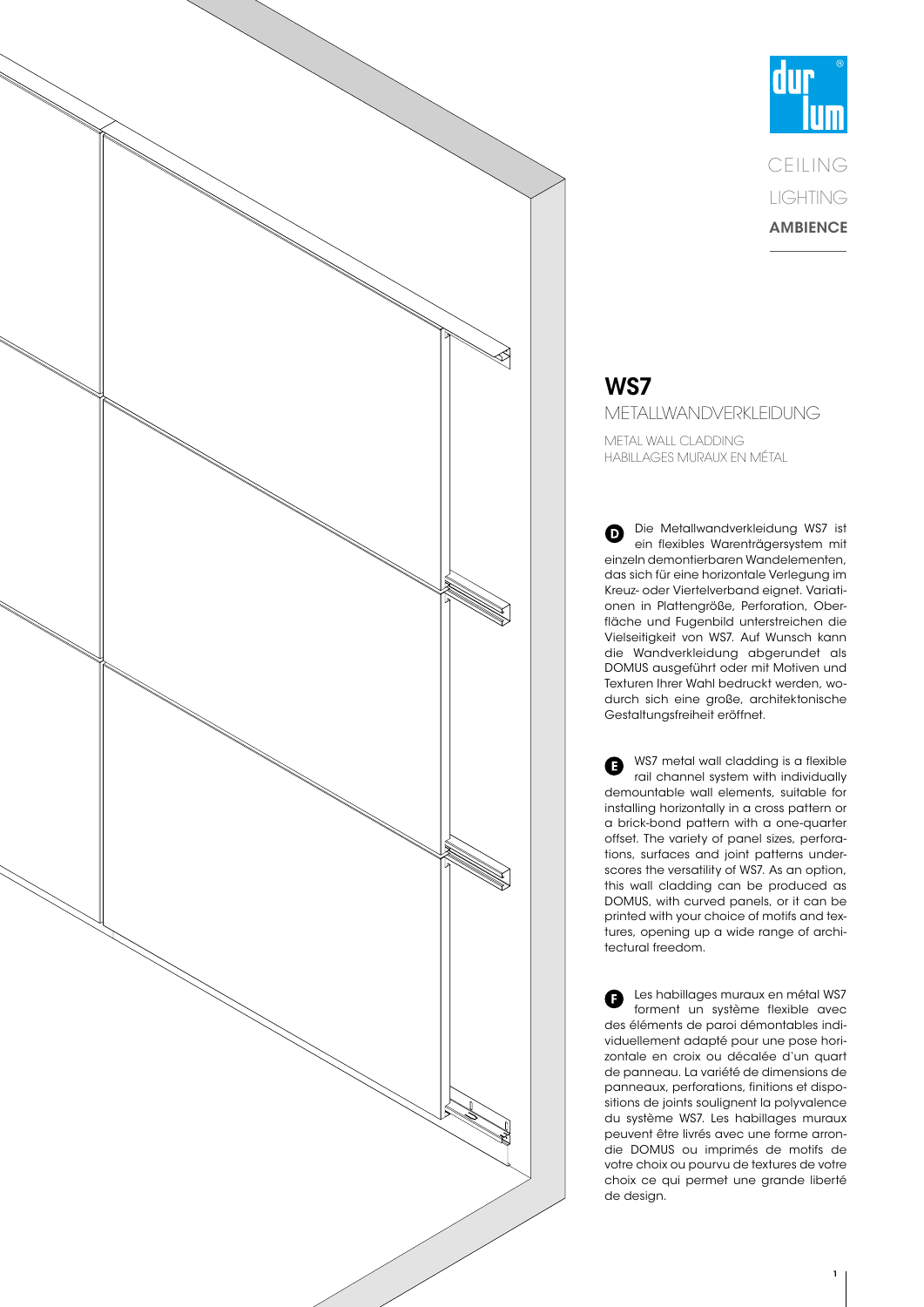# METALLWANDVERKLEIDUNG WS7

METAL WALL CLADDING WS7 HABILLAGES MURAUX WS7

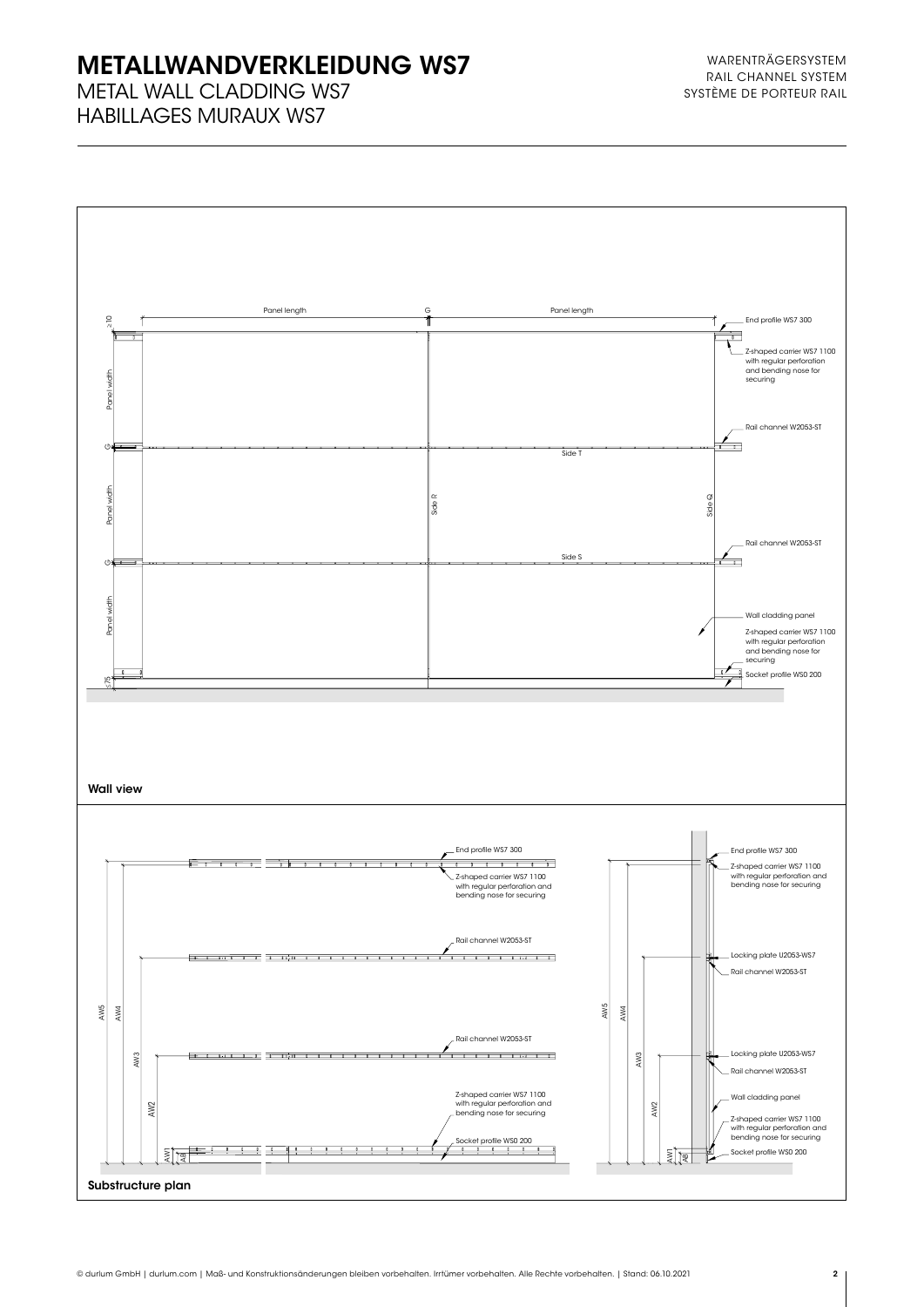# **METALLWANDVERKLEIDUNG WS7** WARENTRÄGERSYSTEM

METAL WALL CLADDING WS7 HABILLAGES MURAUX WS7

# **D** PLATTENAUSFÜHRUNG

**B** PANEL



#### MODUL

- Plattenbreite: max. 1250mm
- Plattenlänge: max. 3000mm
- Plattenfläche: empfohlen max. 2,25m²
- Plattenausführung: rechteckig
- Aufbauhöhe: 57mm
- Größere Abmessungen sowie weitere Plattenausführungen bzw. Aufbauhöhen auf Anfrage.

#### MATERIAL UND OBERFLÄCHE

- Stahl verzinkt. Andere Materialien, wie Aluminium oder Edelstahl auf Anfrage.
- Farben: Weiß [ähnlich RAL 9010 bzw. RAL 9016], Silbermetallic [ähnlich RAL 9006]. Andere RAL Farben auf Anfrage.

#### PERFORATION UND AKUSTIK

| Standard | Lochgröße         | <b>Freier Querschnitt</b> |
|----------|-------------------|---------------------------|
| RV-I6    | $2.1 \text{ mm}$  | 25%                       |
| RG-L15   | 2.5 <sub>mm</sub> | 16.2%                     |
| RG-129   | 1.5 <sub>mm</sub> | 11%                       |
| RD-L30   | 1.5 <sub>mm</sub> | 22%                       |
| RD-133   | 1.5 <sub>mm</sub> | 11%                       |

Weitere Perforationen sind auf Anfrage erhältlich. Die Schallabsorption erfolgt standardmäßig über ein schwarzes Akustikvlies.

#### UNTERKONSTRUKTION

- Warenträgerprofil W2053-ST
- Plattensicherung U2053-WS7
- Z-Trageprofil WS7 1100
- 
- 
- 
- 
- 
- Sockelprofil mit Regellochung WS0 200
- Abschlussprofil mit Regellochung WS7 300

#### MODUL

- Panel width: max. 1250mm
- Panel length: max. 3000mm
- Panel surface: max. 2.25m²
- Panel shape: rectangular
- Construction height: 57 mm
- Larger dimensions and other panel shapes or installation heights on request.

#### MATERIAL AND SURFACE

- Galvanised steel. Other materials such as aluminium or stainless steel on request.
- Colours: white [similar to RAL 9010 or RAL 9016], silver metallic [similar to RAL 9006]. Other RAL colours on request.

#### PERFORATION AND ACOUSTICS

| Standard      | Hole size         | Open area |
|---------------|-------------------|-----------|
| RV-I 6        | 21mm              | 25%       |
| RG-L15        | 2.5 <sub>mm</sub> | 16.2%     |
| $RG-129$      | 1.5mm             | 11%       |
| RD-L30        | 1.5mm             | 22%       |
| <b>RD-L33</b> | 1.5mm             | 11%       |

Further perforations are available on request. As standard, sound absorption with black durlum acoustic fleece.

#### **SUSPENSION**

- Rail channel profile W2053-ST
- Locking plate U2053-WS7
- Z profile WS7 1100
- Base profile with regular perforation WS0 200
- Cover profile with regular perforation WS7 300

#### **MODULE**

S AL6w H:35mm w: 16mm v: ~6mm AL6w H:35mm w: 6,5mm v: ~6mm

- Largeur du panneau: 1250mm max.
- Longueur du panneau: 3000mm max.
- Surface du panneau: 2,25m² max.
- Version du panneau: rectangulaire
- Hauteur de montage: 57mm
- Des dimensions supérieures ainsi que d'autres versions de panneaux ou hauteurs de montage sont disponibles sur demande.

#### MATÉRIAU ET FINITION

- Acier galvanisé. D'autres matériaux comme l'aluminium ou l'acier inox sont disponibles sur demande.
- Couleurs : blanc [similaire RAL 9010 ou RAL 9016], gris métallisé [similaire RAL 9006]. D'autres couleurs RAL sont disponibles sur demande.

#### PERFORATION ET ACOUSTIQUE

| Standard      | Taille de trou Section libre |       |
|---------------|------------------------------|-------|
| RV-I 6        | 2.1 <sub>mm</sub>            | 25%   |
| RG-L15        | 2.5 <sub>mm</sub>            | 16.2% |
| $RG-129$      | 1.5 <sub>mm</sub>            | 11%   |
| <b>RD-L30</b> | 1.5 <sub>mm</sub>            | 22%   |
| RD-133        | 1.5 <sub>mm</sub>            | 11%   |

D'autres perforations sont disponibles sur demande. L'absorption acoustique est garantie en standard par un voile acoustique noir.

#### **OSSATURE**

- Porteur rail W2053-ST
- Sécurisation de panneau U2053-WS7
- Profilé mural en Z WS7 1100
- Profilé de socle avec perforation continue WS0 200
- Profilé de finition avec perforation continue WS7 300

### **PANNEAU**

Stirnseite | Short side | Côté court

Längsseite | Long side | Côté long

Q AS4w H:35mm Z: 10mm R AS4w H:35mm Z: 10mm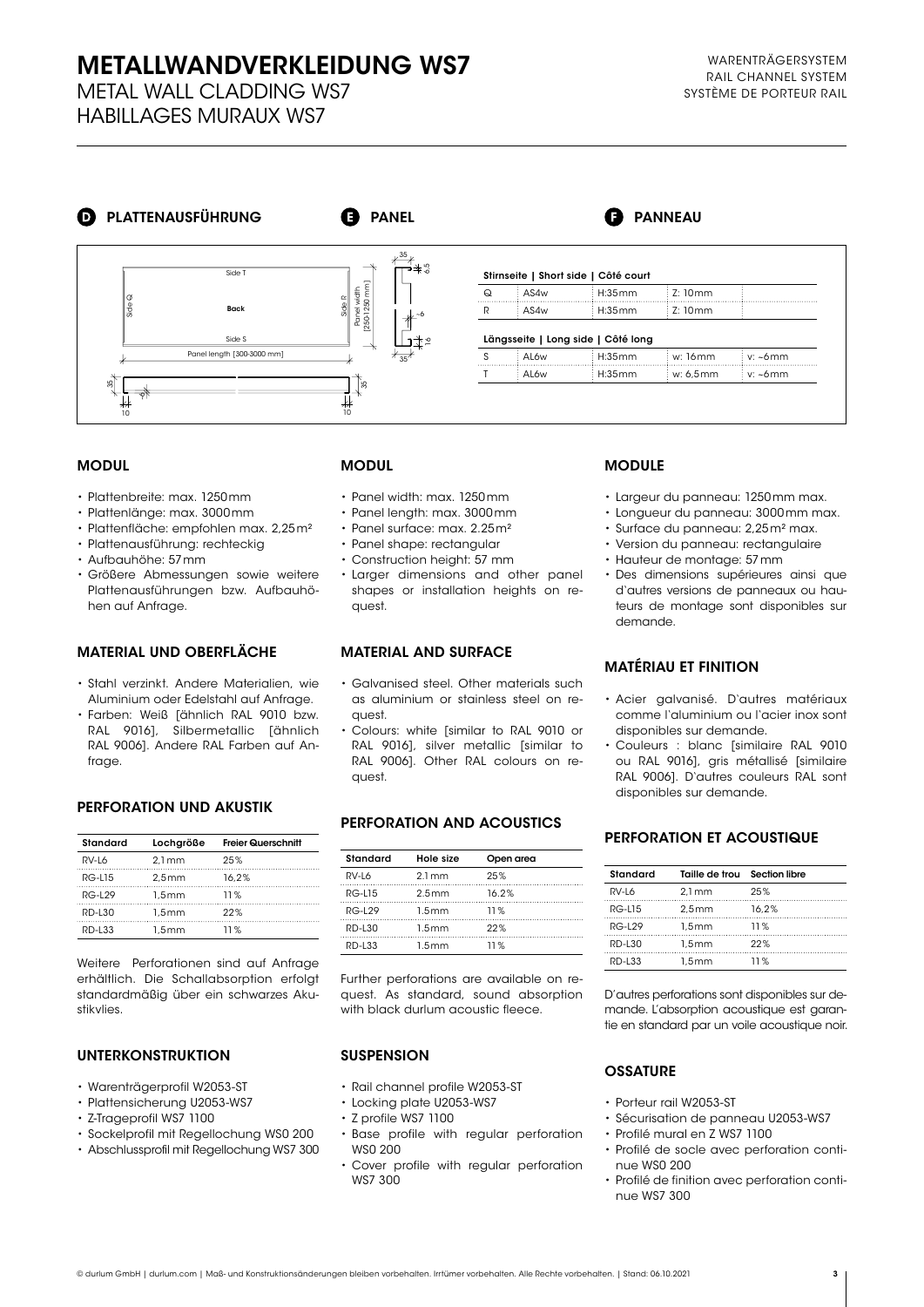# **METALLWANDVERKLEIDUNG WS7**

METAL WALL CLADDING WS7 HABILLAGES MURAUX WS7



### SYSTEMÜBERSICHT | SYSTEM OVERVIEW | PRÉSENTATION DU SYSTÈME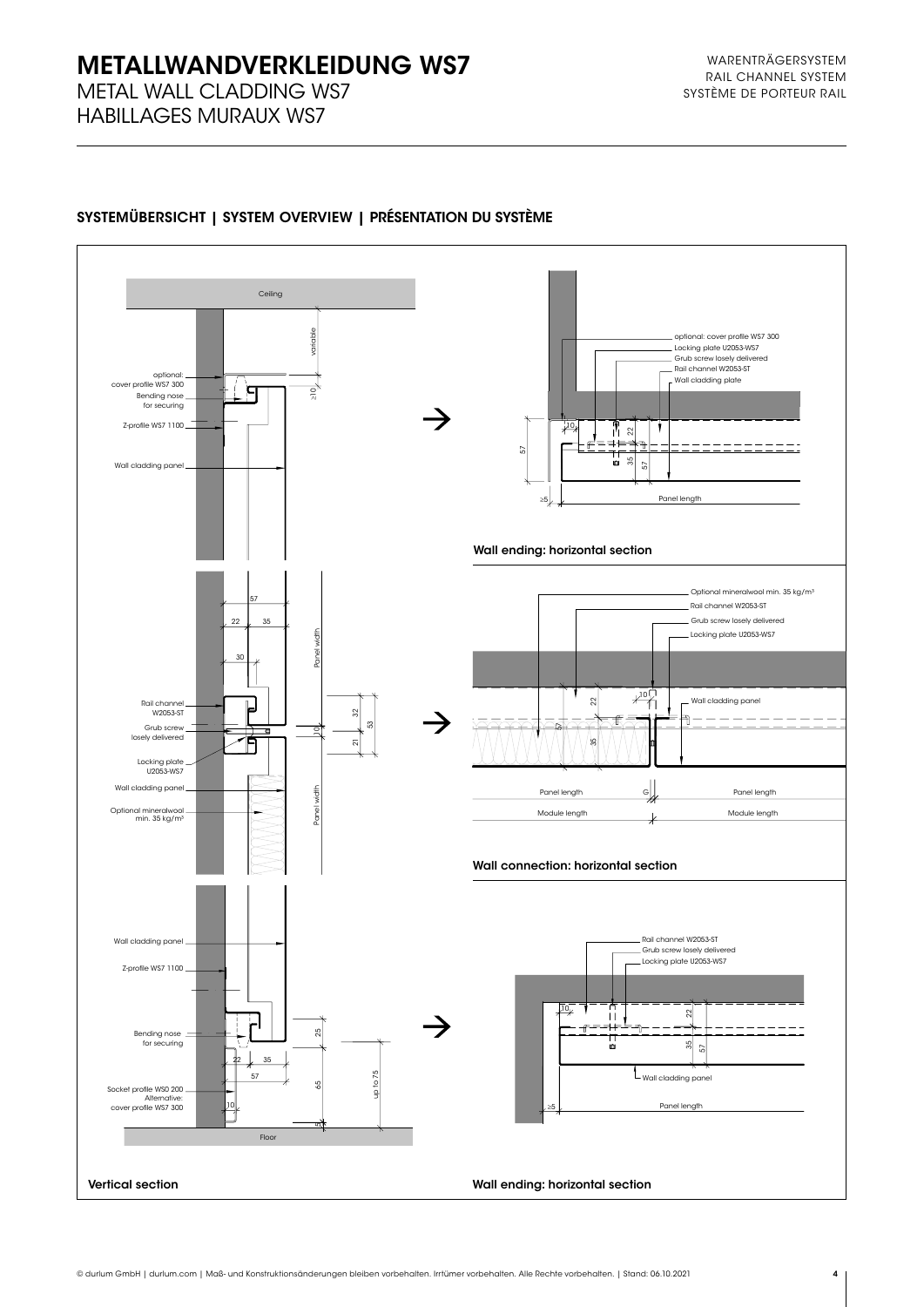## METALLWANDVERKLEIDUNG WS7 METAL WALL CLADDING WS7

HABILLAGES MURAUX WS7

#### ECKEN | CORNERS | ANGLES

Innen- bzw. Außenecken können mit stumpf stoßenden Wandplatten ausgeführt werden. Inner and outer corners can be executed with close-butted wall panels. Les angles intérieurs ou extérieurs peuvent être pourvus de panneaux muraux assemblés bord à bord.